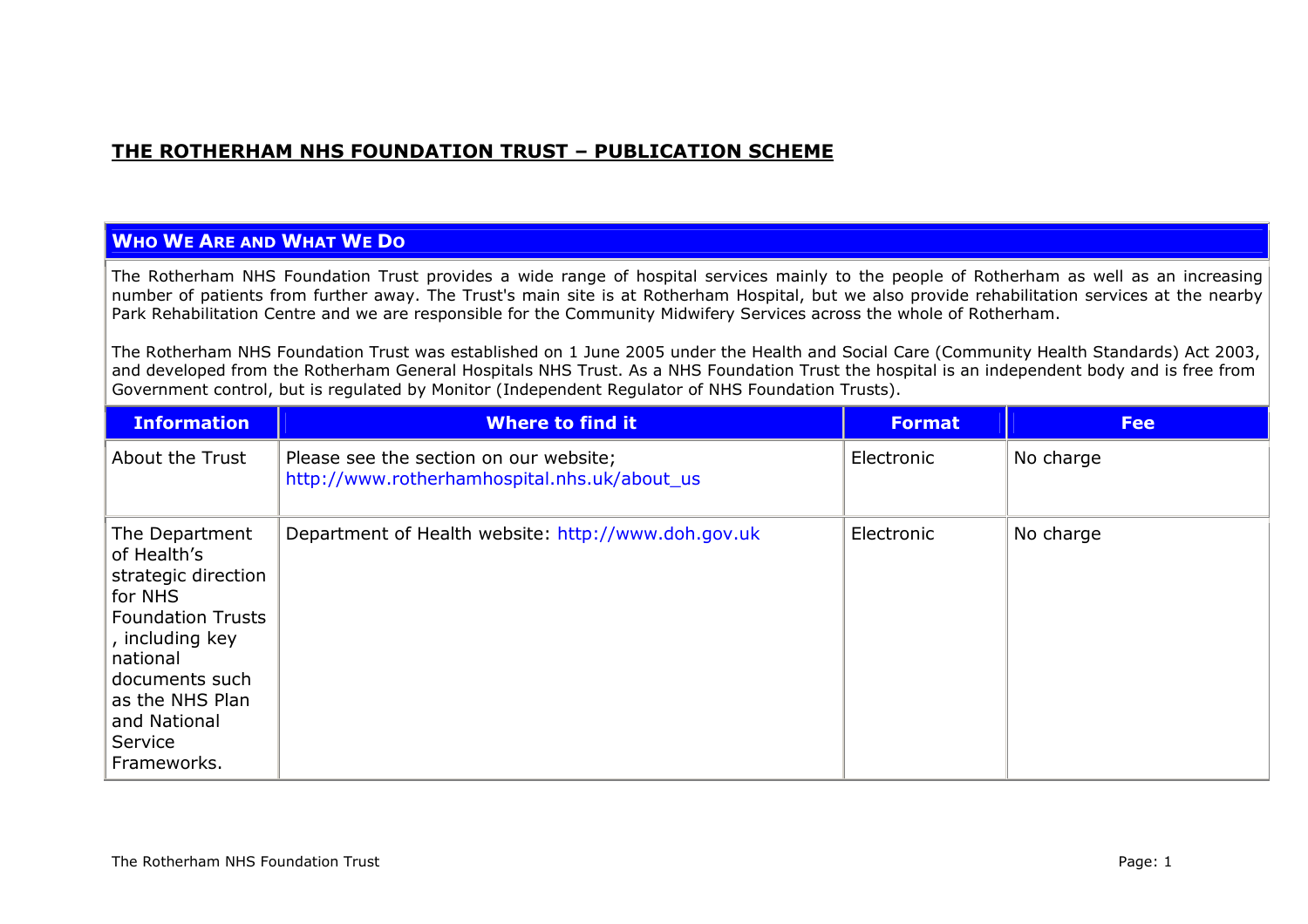| Scale of the NHS<br>including a full list<br>of NHS Trusts.            | NHS choices website: http://www.nhs.uk/                                                                                                                                                                                                                                                                                                                                                                                                                                                                                                                                                                                                                                                                                                                                                                        | Electronic | No charge |
|------------------------------------------------------------------------|----------------------------------------------------------------------------------------------------------------------------------------------------------------------------------------------------------------------------------------------------------------------------------------------------------------------------------------------------------------------------------------------------------------------------------------------------------------------------------------------------------------------------------------------------------------------------------------------------------------------------------------------------------------------------------------------------------------------------------------------------------------------------------------------------------------|------------|-----------|
| How the Trust fits<br>with other local<br>healthcare<br>organisations. | With a growing number of healthcare partnerships, some hospital services are organised across hospital sites to<br>serve a broader regional area. For example, whilst The Rotherham NHS Foundation Trust is responsible for all<br>Ear, Nose and Throat services the inpatient element of the service is based at the Doncaster Royal Infirmary.<br>Ophthalmology inpatient services for the Barnsley District Hospital are carried out at Rotherham Hospital with<br>outpatient and day case services at Barnsley General Hospital. Rotherham also has a network and partnership<br>relationship with the Sheffield Teaching Hospitals for vascular surgery and genito-urinary services and works<br>closely in a North Trent Network for planning and organising cancer and coronary heart disease services. |            |           |
| <b>Board of Directors</b>                                              | Link to the Board Members page on our website;<br>http://www.rotherhamhospital.nhs.uk/Corporate_Governance_<br>Information/Our_Board_of_Directors/                                                                                                                                                                                                                                                                                                                                                                                                                                                                                                                                                                                                                                                             | Electronic | No charge |
| Organisational<br><b>Structure</b>                                     | Link to the Organisational Structure document:<br>http://www.rotherhamhospital.nhs.uk/                                                                                                                                                                                                                                                                                                                                                                                                                                                                                                                                                                                                                                                                                                                         | Electronic | No charge |
| Corporate<br>Governance                                                | For information on the Trust's corporate governance<br>arrangements, read our:<br><b>Standing Orders</b><br><b>Standing Financial Instructions</b><br>The Trust's scheme of delegation can be found in part 2 of the<br>which are all available on our website at:<br>http://www.rotherhamhospital.nhs.uk<br>The register of interests is available on request from:<br>freedomofinformation@rothgen.nhs.uk                                                                                                                                                                                                                                                                                                                                                                                                    | Electronic | No charge |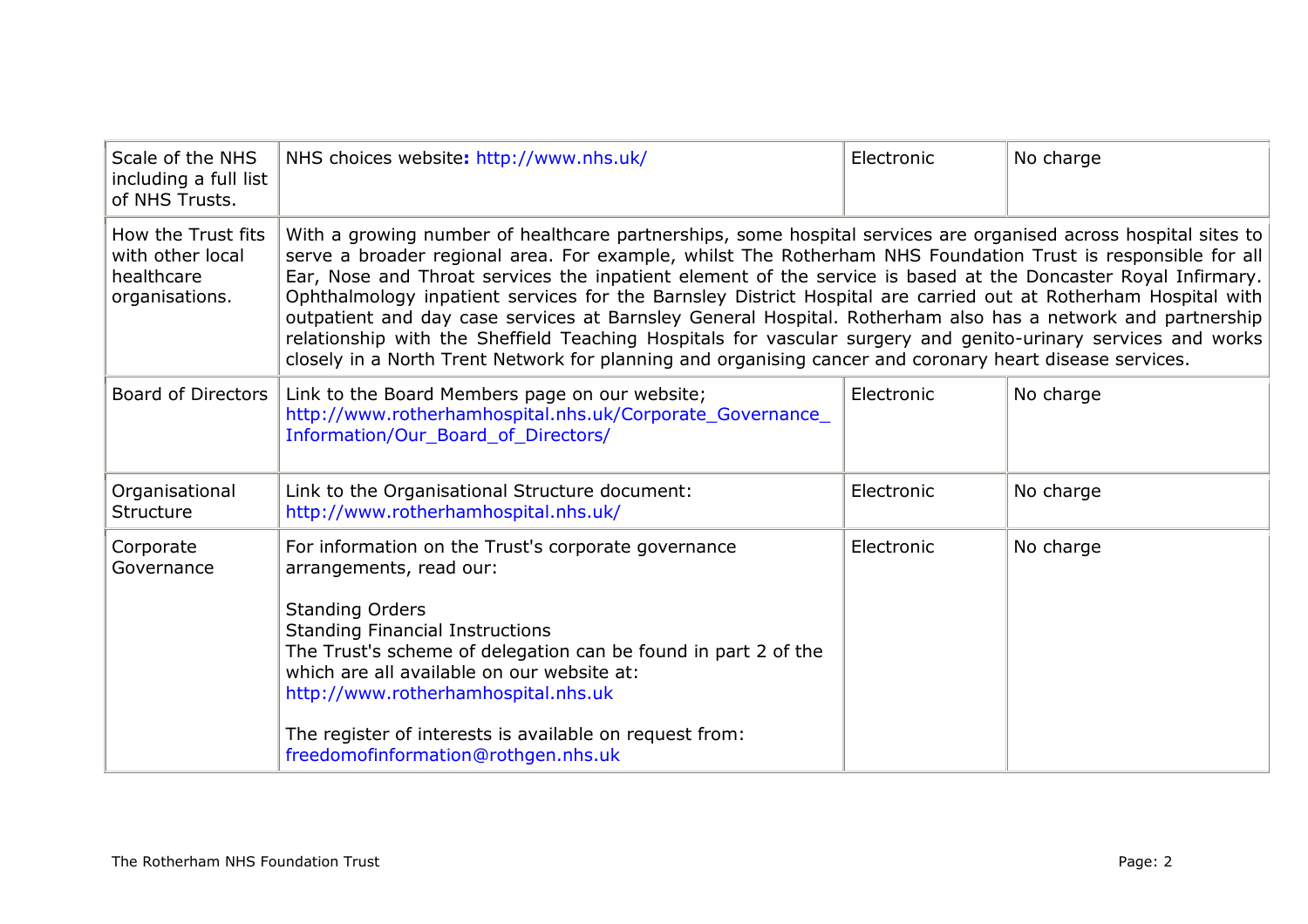| Main Partnerships | The General Hospital site at Moorgate in Rotherham also acts<br>as a base for:<br>• A number of mental health services which are managed by<br>Rotherham, Doncaster and South Humber Mental Health<br><b>NHS Foundation Trust</b><br>Child Development Centre managed by the Rotherham<br><b>Primary Care Trust</b><br>• Post and Under Graduate Education - Sheffield University<br>Ambulance station for the Yorkshire Ambulance Service<br>Hospital-based Social Services provided by Rotherham<br>Metropolitan Borough Council<br>Renal Unit that is managed by Sheffield Teaching Hospitals<br>Diabetes Centre that is managed by Rotherham Primary<br>Care Trust<br>South Yorkshire Sexual Assault Referral Centre where<br>children and adults are treated in a safe and caring<br>environment which is staffed by South Yorkshire Police and<br>hospital staff<br>Leapfrog Nursery |  |
|-------------------|--------------------------------------------------------------------------------------------------------------------------------------------------------------------------------------------------------------------------------------------------------------------------------------------------------------------------------------------------------------------------------------------------------------------------------------------------------------------------------------------------------------------------------------------------------------------------------------------------------------------------------------------------------------------------------------------------------------------------------------------------------------------------------------------------------------------------------------------------------------------------------------------|--|
|                   | • Several retail outlets managed by Centrelands<br>Key Partnerships are:<br>Rotherham Metropolitan Borough Council - with whom we<br>$\bullet$<br>work on broader strategic and economic issues particularly<br>through the Community Strategy and the Local Area<br>Agreement: http://www.rotherham.gov.uk<br>NHS Rotherham - with whom we continue to develop and<br>redesign services, in addition to being their main provider of<br>services: http://www.rotherham.nhs.uk<br>Barnsley NHS Foundation Trust - with whom through a                                                                                                                                                                                                                                                                                                                                                      |  |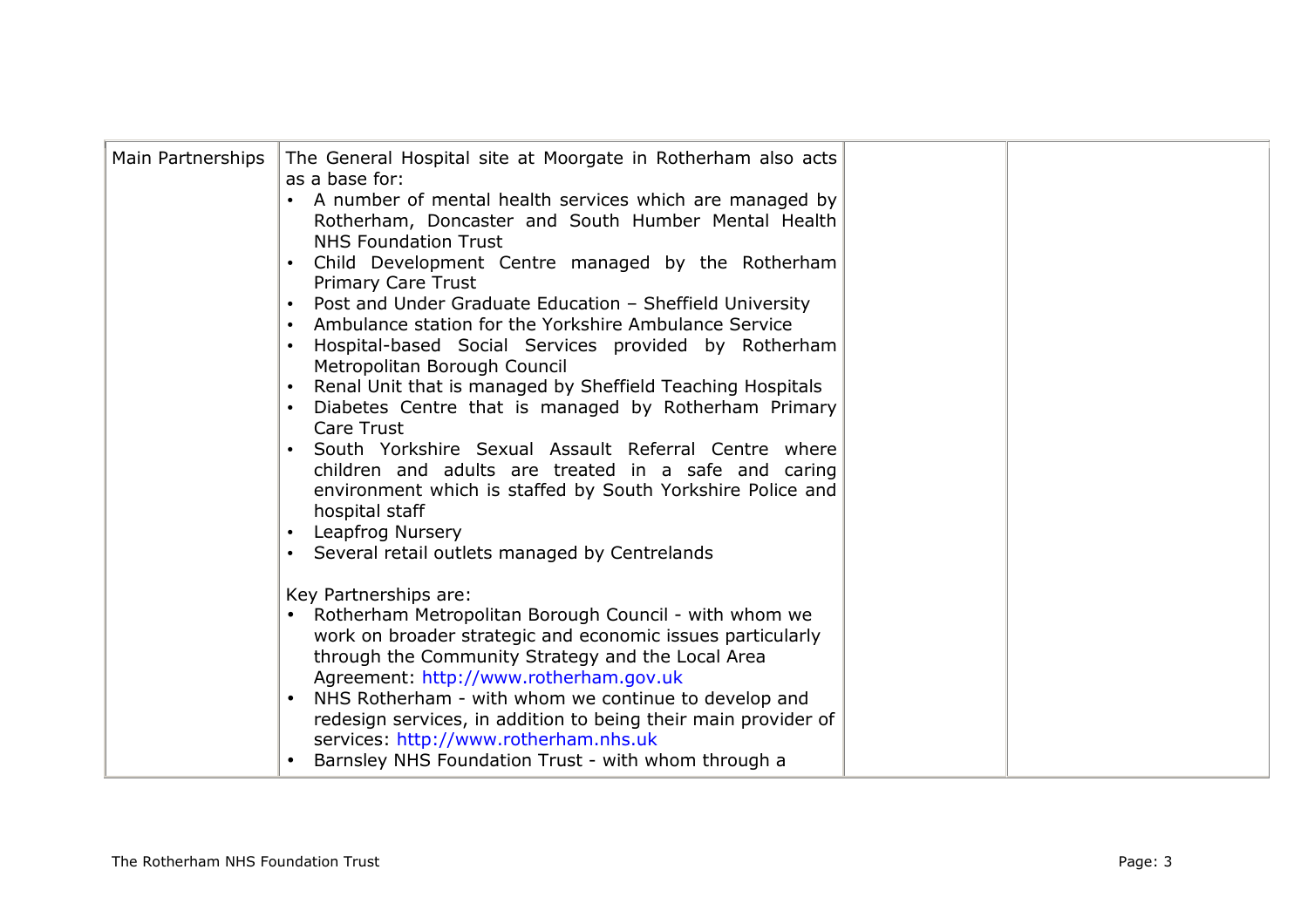|                                   | concordat we are maximising joint service opportunities e.g.<br>Pathology Partnership: http://www.barnsley.nhs.uk<br>Doncaster & Bassetlaw NHS Foundation Trust - with whom<br>we jointly provide a range of surgical services:<br>http://www.dbh.nhs.uk/<br>• Sheffield Teaching Hospitals NHS Foundation Trust - who<br>provide a range of specialist services including vascular,<br>neurology and renal dialysis: http://www.sth.nhs.uk/<br>NHS Sheffield - for whom we provide a comprehensive<br>Musculoskeletal Interface Service:<br>http://www.sheffield.nhs.uk/<br>Rotherham & Doncaster Mental Health NHS Foundation<br>Trust - who provide a range of mental health services on<br>the Hospital site http://www.rdash.nhs.uk/<br>North Derbyshire, South Yorkshire and Bassetlaw<br>$\bullet$<br>Commissioning Consortium (NORCOM) - through whom we<br>contribute to the development of specialist services across<br>South Yorkshire e.g. Bowel Cancer Screening Services<br>Voluntary Agencies - with whom we pursue charitable<br>opportunities in addition to support with patients post care |            |           |
|-----------------------------------|----------------------------------------------------------------------------------------------------------------------------------------------------------------------------------------------------------------------------------------------------------------------------------------------------------------------------------------------------------------------------------------------------------------------------------------------------------------------------------------------------------------------------------------------------------------------------------------------------------------------------------------------------------------------------------------------------------------------------------------------------------------------------------------------------------------------------------------------------------------------------------------------------------------------------------------------------------------------------------------------------------------------------------------------------------------------------------------------------------------|------------|-----------|
| Statement agreed<br>with partners | The Joint Confidentiality Agreement for sharing information<br>across Health and Social Care Services in Rotherham is<br>currently being revised.                                                                                                                                                                                                                                                                                                                                                                                                                                                                                                                                                                                                                                                                                                                                                                                                                                                                                                                                                              |            |           |
| Service level<br>agreements       | Not currently available                                                                                                                                                                                                                                                                                                                                                                                                                                                                                                                                                                                                                                                                                                                                                                                                                                                                                                                                                                                                                                                                                        |            |           |
| Clinical                          | Information and contact details for clinical departments can be                                                                                                                                                                                                                                                                                                                                                                                                                                                                                                                                                                                                                                                                                                                                                                                                                                                                                                                                                                                                                                                | Electronic | No charge |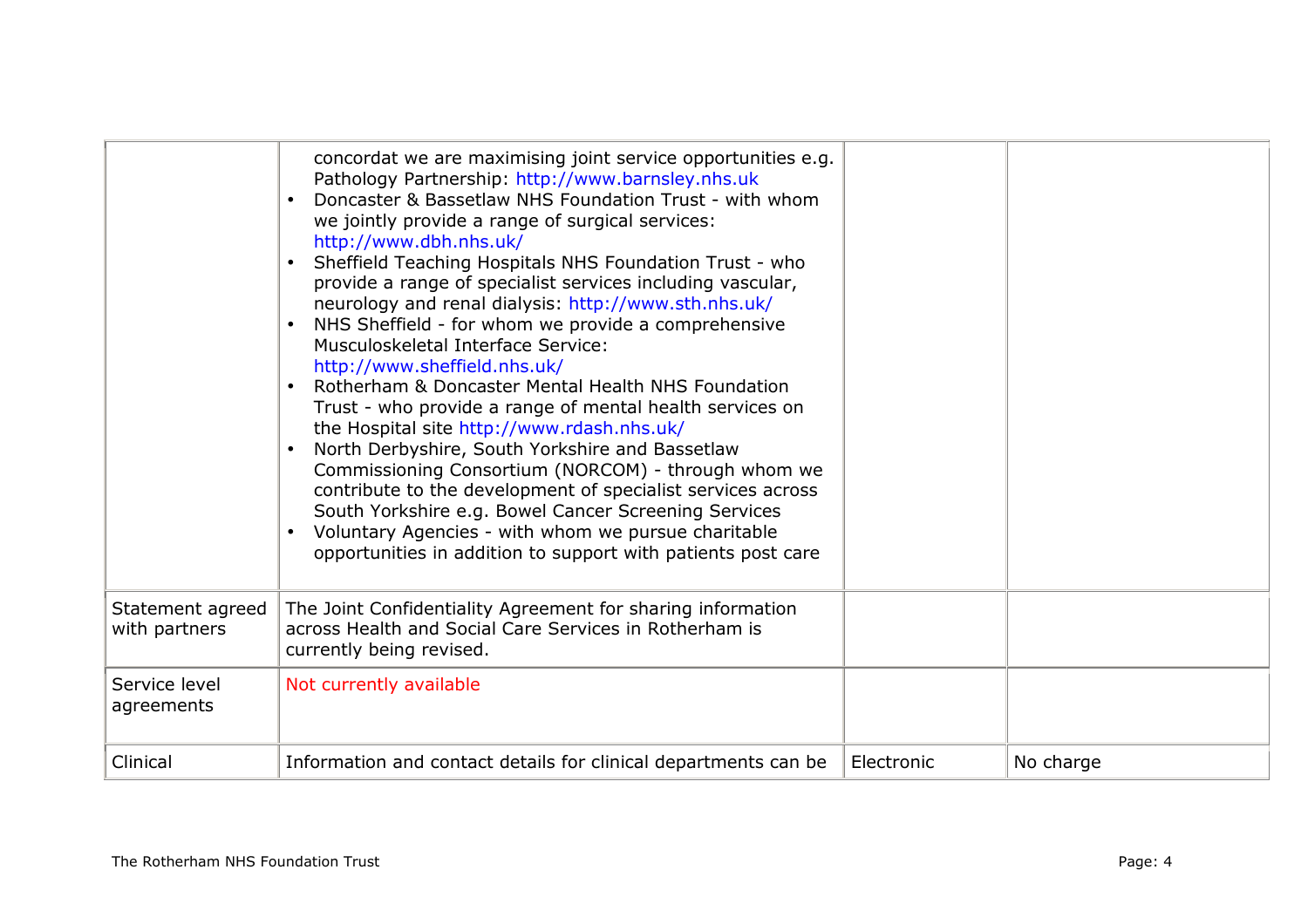| Department<br><b>Details</b>                                     | found at:<br>http://www.rotherhamhospital.nhs.uk/departments.aspx                                                                                                                                                                   |            |           |
|------------------------------------------------------------------|-------------------------------------------------------------------------------------------------------------------------------------------------------------------------------------------------------------------------------------|------------|-----------|
|                                                                  | <b>WHAT WE SPEND AND HOW WE SPEND IT</b>                                                                                                                                                                                            |            |           |
| Annual statement<br>of accounts                                  | Annual Report:<br>http://www.rotherhamhospital.nhs.uk/Corporate_Governance_<br>Information/Key_corporate_documents/                                                                                                                 | Electronic | No charge |
| Budgets and<br>variance reports                                  |                                                                                                                                                                                                                                     | Electronic | No charge |
| Financial audit<br>reports                                       |                                                                                                                                                                                                                                     | Electronic | No charge |
| Standing financial<br>instructions                               | <b>Standing Financial Instructions:</b><br>http://www.rotherhamhospital.nhs.uk/Corporate_Governance_Infor<br>mation/Key_corporate_documents/                                                                                        | Electronic | No charge |
| Capital<br>programme                                             | Part of the Annual Report:<br>http://www.rotherhamhospital.nhs.uk/Corporate_Governance_<br>Information/Key_corporate_documents/                                                                                                     | Electronic | No charge |
| <b>Staff and Board</b><br>members'<br>allowances and<br>expenses | Details can be obtained from NHS Employers relating to the<br>Agenda for Change terms and conditions:<br>http://www.nhsemployers.org/SiteCollectionDocuments/afc_se<br>rvice_handbook_aw_010708.pdf                                 | Electronic | No charge |
| Staff pay and<br>grading structures                              | Details can be obtained from NHS Employers relating to the<br>Agenda for Change terms and conditions, and the latest pay<br>circular:<br>http://www.nhsemployers.org/SiteCollectionDocuments/afc_se<br>rvice_handbook_aw_010708.pdf | Electronic | No charge |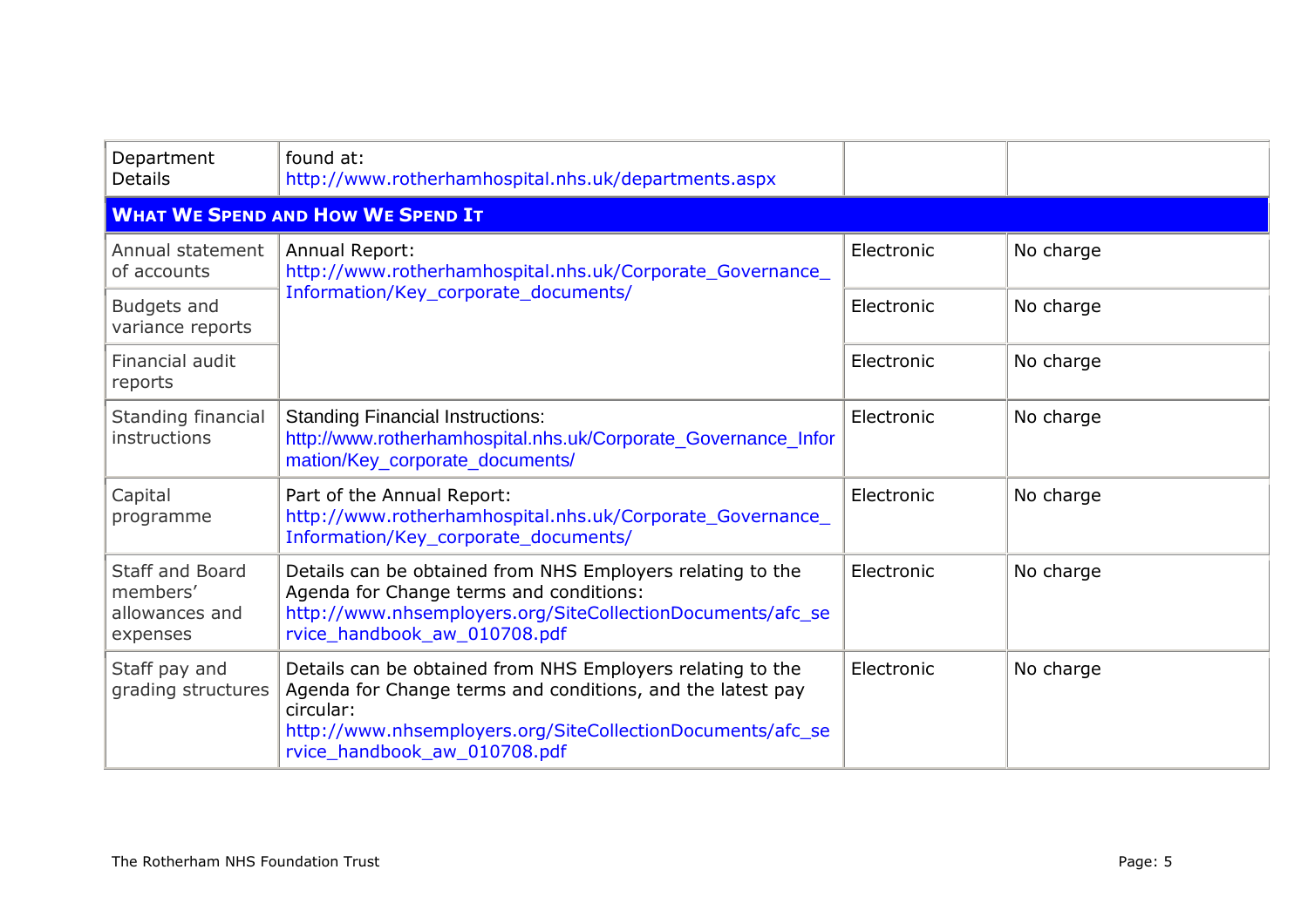| Funding (including<br>endowment<br>funds)                 | Annual Report:<br>http://www.rotherhamhospital.nhs.uk/Corporate_Governance_<br>Information/Key_corporate_documents/                                                                               | Electronic | No charge |
|-----------------------------------------------------------|---------------------------------------------------------------------------------------------------------------------------------------------------------------------------------------------------|------------|-----------|
| Procurement and<br>tendering<br>procedures                | Contained in the Standing Orders Document:<br>http://www.rotherhamhospital.nhs.uk/Corporate_Governance_<br>Information/Key_corporate_documents/                                                   | Electronic | No charge |
| Details of<br>contracts<br>currently being<br>tendered    | Please see Tender European Daily for details on this:<br>http://www.ted.europa.eu/Exec?Template=TED/editorial_page.<br>htm&DataFlow=ShowPage.dfl&StatLang=EN                                      | Electronic | No charge |
| List and value of<br>contracts awarded<br>and their value | Under development                                                                                                                                                                                 |            |           |
|                                                           | <b>WHAT ARE OUR PRIORITIES AND HOW ARE WE DOING</b>                                                                                                                                               |            |           |
| Annual Report                                             | Annual Report:<br>http://www.rotherhamhospital.nhs.uk/Corporate_Governance_<br>Information/Key_corporate_documents/                                                                               | Electronic | No charge |
| <b>Annual Business</b><br>Plan                            | Annual Business Plan summary:<br>http://www.rotherhamhospital.nhs.uk/Corporate_Governance_<br>Information/Key_corporate_documents/                                                                | Electronic | No charge |
| Targets, Aims and<br>Objectives                           | Targets, Aims and Objectives - Within the Annual Report and<br>Accounts and the Annual Plan:<br>http://www.rotherhamhospital.nhs.uk/Corporate_Governance_<br>Information/Key_corporate_documents/ | Electronic | No charge |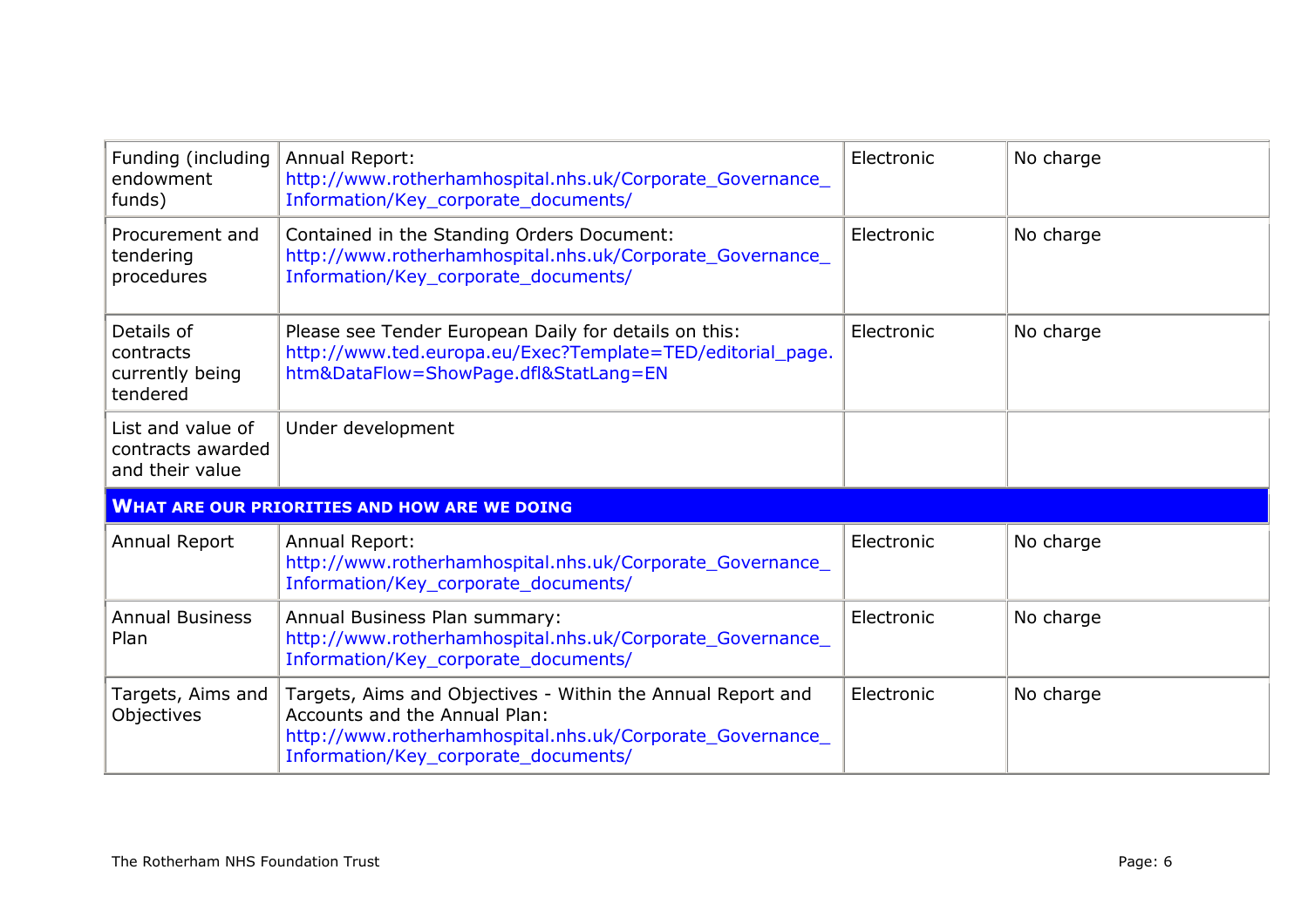| <b>Strategic Direction</b><br>document (5 year<br>plan)           | Found in the Service Development Strategy 2:<br>http://www.rotherhamhospital.nhs.uk/Corporate_Governance_<br>Information/Key_corporate_documents/                                                                                                                                                                                                                                | Electronic | No charge |
|-------------------------------------------------------------------|----------------------------------------------------------------------------------------------------------------------------------------------------------------------------------------------------------------------------------------------------------------------------------------------------------------------------------------------------------------------------------|------------|-----------|
| Performance<br>against targets<br>(KPI)/performanc<br>e framework | Not currently available                                                                                                                                                                                                                                                                                                                                                          |            |           |
| Clinical<br>Governance                                            | Patient Safety Strategy<br>Patient Experience Strategy<br><b>Risk Management Strategy</b><br>Clinical Audit Strategy<br>Annual Audit Plan 2009-10                                                                                                                                                                                                                                | Electronic | No charge |
| <b>Health Care</b><br>Commission -<br>Annual check                | Link the Care Quality Commission Assessment :<br>http://2008ratings.cqc.org.uk/findcareservices/informationabo<br>uthealthcareservices/overallperformance/searchfororganisation.<br>cfm?cit_id=RFR&widCall1=customWidgets.content_view_1                                                                                                                                         | Electronic | No charge |
| Audit reports                                                     | Not currently available                                                                                                                                                                                                                                                                                                                                                          |            |           |
| Service User<br>Surveys                                           | <b>National Inpatient Survey:</b><br>http://www.cqc.org.uk/usingcareservices/healthcare/patientsur<br>veys/hospitalcare/inpatientservices.cfm<br>Results for The Rotherham NHS Foundation Trust:<br>http://www.cqc.org.uk/_db/_documents/AF_NHS_inpatients_s<br>urvey_2008_RFR_full.pdf<br>National A&E Survey:<br>http://www.cqc.org.uk/usingcareservices/healthcare/patientsur | Electronic | No charge |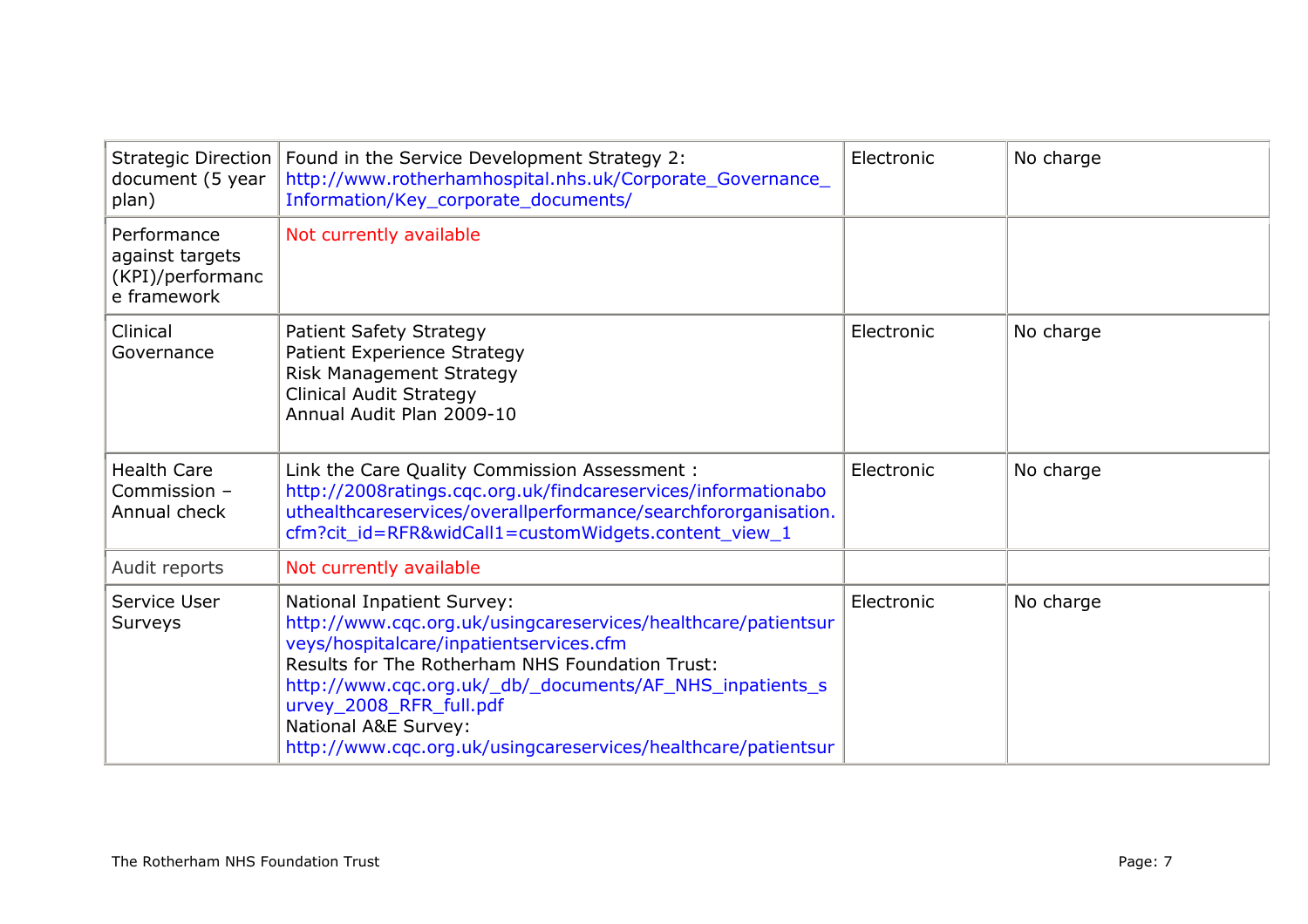|                                                                                                | veys/hospitalcare/emergencydepartmentsurvey2008.cfm                                                                                                                                                                                                                                                                                                      |            |           |
|------------------------------------------------------------------------------------------------|----------------------------------------------------------------------------------------------------------------------------------------------------------------------------------------------------------------------------------------------------------------------------------------------------------------------------------------------------------|------------|-----------|
| <b>HOW WE MAKE DECISIONS</b>                                                                   |                                                                                                                                                                                                                                                                                                                                                          |            |           |
| <b>Trust Board</b><br>Documents                                                                | Summaries of Trust Board meetings can be found on our<br>website:<br>http://www.rotherhamhospital.nhs.uk/Corporate_Governance_<br>Information/Corporate_committees_and_meetings/#Trust%20<br><b>Board</b>                                                                                                                                                | Electronic | No charge |
| Patient and Public<br>Involvement<br>strategy (PPI)                                            | The Patient and Public Involvement strategy can be found at<br>http://www.rotherhamhospital.nhs.uk/Get_Involved_in_the_Tr<br>ust/                                                                                                                                                                                                                        | Electronic | No charge |
| Public<br>consultations (for<br>example,<br>concerning<br>closures/variation<br>s of services) | Not currently available                                                                                                                                                                                                                                                                                                                                  |            |           |
| Internal<br>communications<br>quidance and<br>criteria used for<br>decision making             | <b>Board Structure document:</b><br>http://www.rotherhamhospital.nhs.uk/Corporate_Governance_<br>Information/Our_Board_of_Directors/<br>Hospital Management Board Terms of Reference: not yet<br>available<br>Audit & Assurance Terms of Reference:<br>http://www.rotherhamhospital.nhs.uk/Corporate_Governance_<br>Information/Key_corporate_documents/ | Electronic | No charge |
| <b>OUR POLICIES AND PROCEDURES</b>                                                             |                                                                                                                                                                                                                                                                                                                                                          |            |           |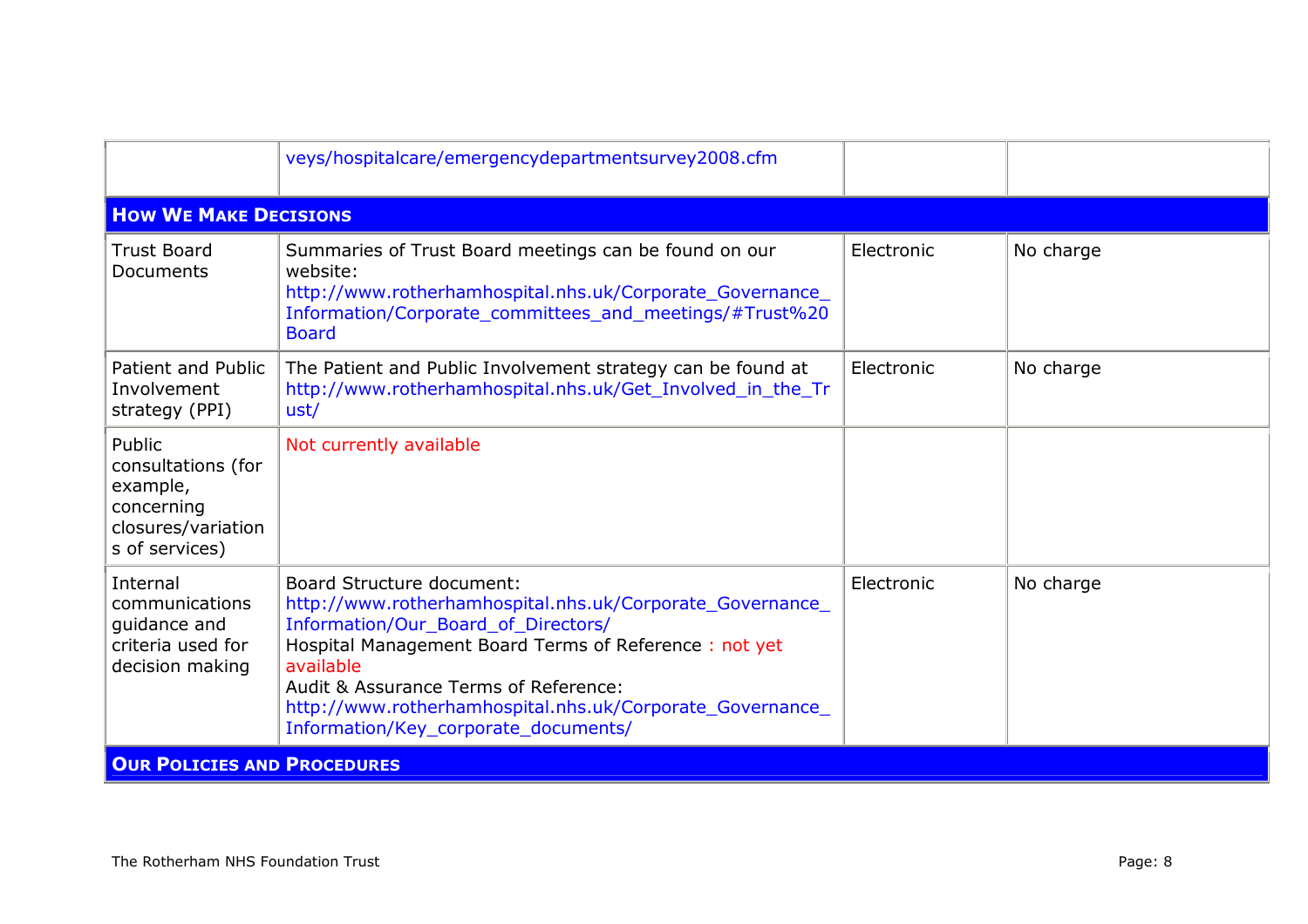| Policies and<br>procedures<br>relating to the<br>conduct of<br>business and the<br>provision of<br>services                                | <b>Standards of Business Conduct:</b><br>http://www.rotherhamhospital.nhs.uk/Corporate_Governance_<br>Information/Key_corporate_documents/            | Electronic | No charge |
|--------------------------------------------------------------------------------------------------------------------------------------------|-------------------------------------------------------------------------------------------------------------------------------------------------------|------------|-----------|
| Policies and<br>procedures<br>relating to human<br>resources<br>(including Race,<br>Disability, Age<br>and Gender, Equal<br>Opportunities) | Human Rights, Equality & Diversity Policy:<br>http://www.rotherhamhospital.nhs.uk/Equality_and_Diversity/<br>Equality_policies_and_best_practice/     | Electronic | No charge |
| Policies and<br>procedures<br>relating to<br>recruitment and<br>employment                                                                 | Policy for Recruitment, Selection and Promotion; Policy and<br>Code of Practice:                                                                      | Electronic | No charge |
| Standing financial<br>procedures                                                                                                           | Contained in the Standing Financial Instruction:<br>http://www.rotherhamhospital.nhs.uk/Corporate_Governance_<br>Information/Key_corporate_documents/ | Electronic | No charge |
| Standing orders                                                                                                                            | <b>Standing Orders:</b><br>http://www.rotherhamhospital.nhs.uk/Corporate_Governance_<br>Information/Key_corporate_documents/                          | Electronic | No charge |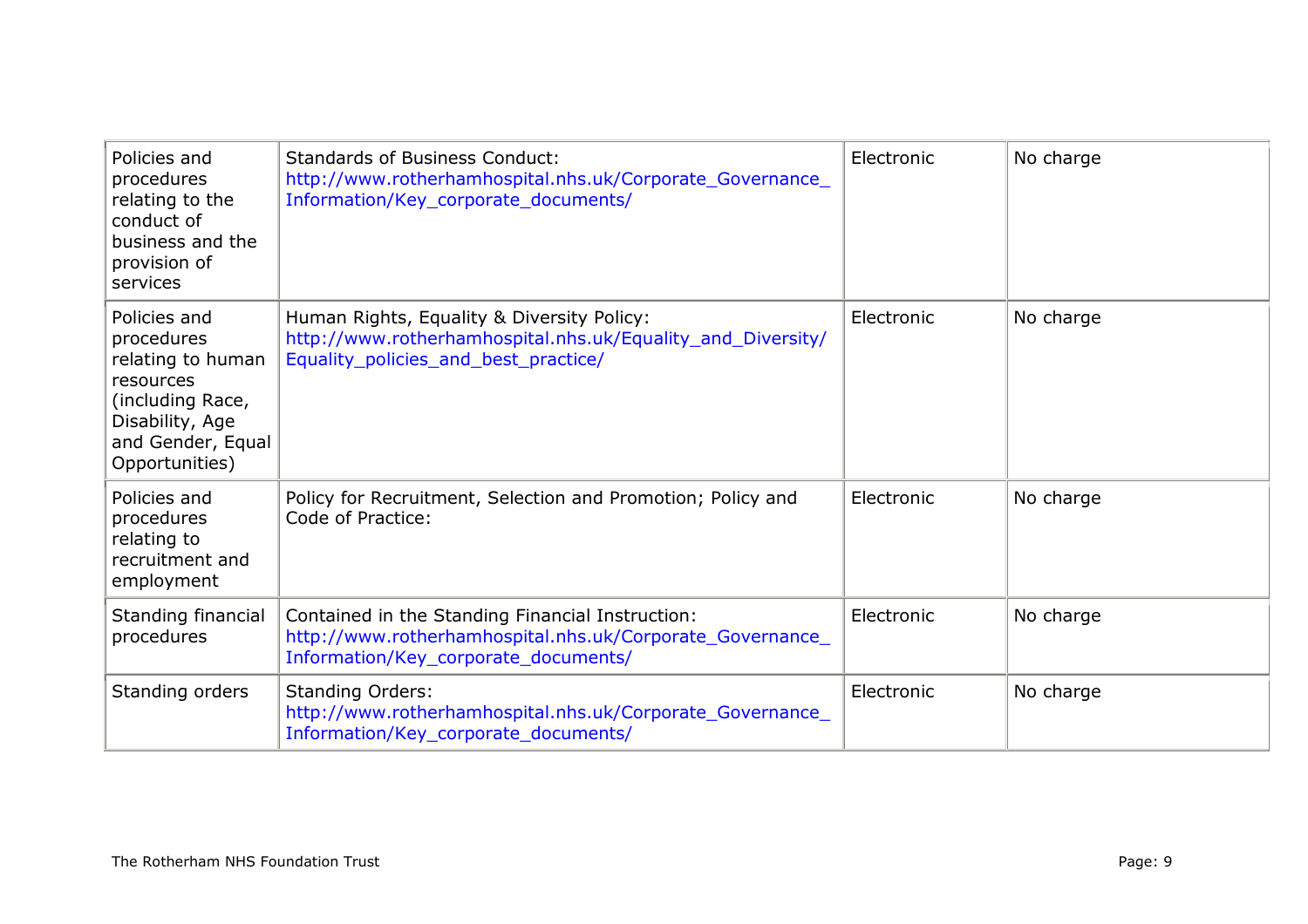| Complaints and<br>other customer<br>service policies<br>and procedures | Procedure for the Investigation of Incidents, Complaints and<br>Claims:                                                                                                                                                                                                                                                                                                                                                                                                                                                                                                                                                                                                                                                                                                                                                          | Electronic | No charge |
|------------------------------------------------------------------------|----------------------------------------------------------------------------------------------------------------------------------------------------------------------------------------------------------------------------------------------------------------------------------------------------------------------------------------------------------------------------------------------------------------------------------------------------------------------------------------------------------------------------------------------------------------------------------------------------------------------------------------------------------------------------------------------------------------------------------------------------------------------------------------------------------------------------------|------------|-----------|
| Data protection /<br>information<br>governance /<br>Caldicott Guardian | Data Protection Policy:<br>$\bullet$<br>http://www.rotherhamhospital.nhs.uk/Corporate_Governan<br>ce_Information/Key_corporate_documents/<br>Use & Protection of Patient Information (Confidentiality<br>$\bullet$<br>Code of Conduct):<br>http://www.rotherhamhospital.nhs.uk/Visitors_and_Patients<br>/Patient_confidentiality/<br><b>Information Governance Policy</b><br>Freedom of Information & Environmental Information<br><b>Regulations Policy:</b><br>http://www.rotherhamhospital.nhs.uk/FreedomOfInformatio<br>n/<br>Freedom of Information Code of Practice:<br>http://www.rotherhamhospital.nhs.uk/FreedomOfInformatio<br>n.aspx<br>Environmental Information Regulations Code of Practice:<br>http://www.rotherhamhospital.nhs.uk/FreedomOfInformatio<br>n.aspx<br>Acceptable Use & Security IT Policy for Users | Electronic | No charge |
| Estate<br>Management<br>Policies                                       |                                                                                                                                                                                                                                                                                                                                                                                                                                                                                                                                                                                                                                                                                                                                                                                                                                  | Electronic | No charge |
| Charging Regimes<br>and Policies                                       | The trust will not normally charge a fee for requests. Where a<br>charge is made, the following documentation from the                                                                                                                                                                                                                                                                                                                                                                                                                                                                                                                                                                                                                                                                                                           | Electronic | No charge |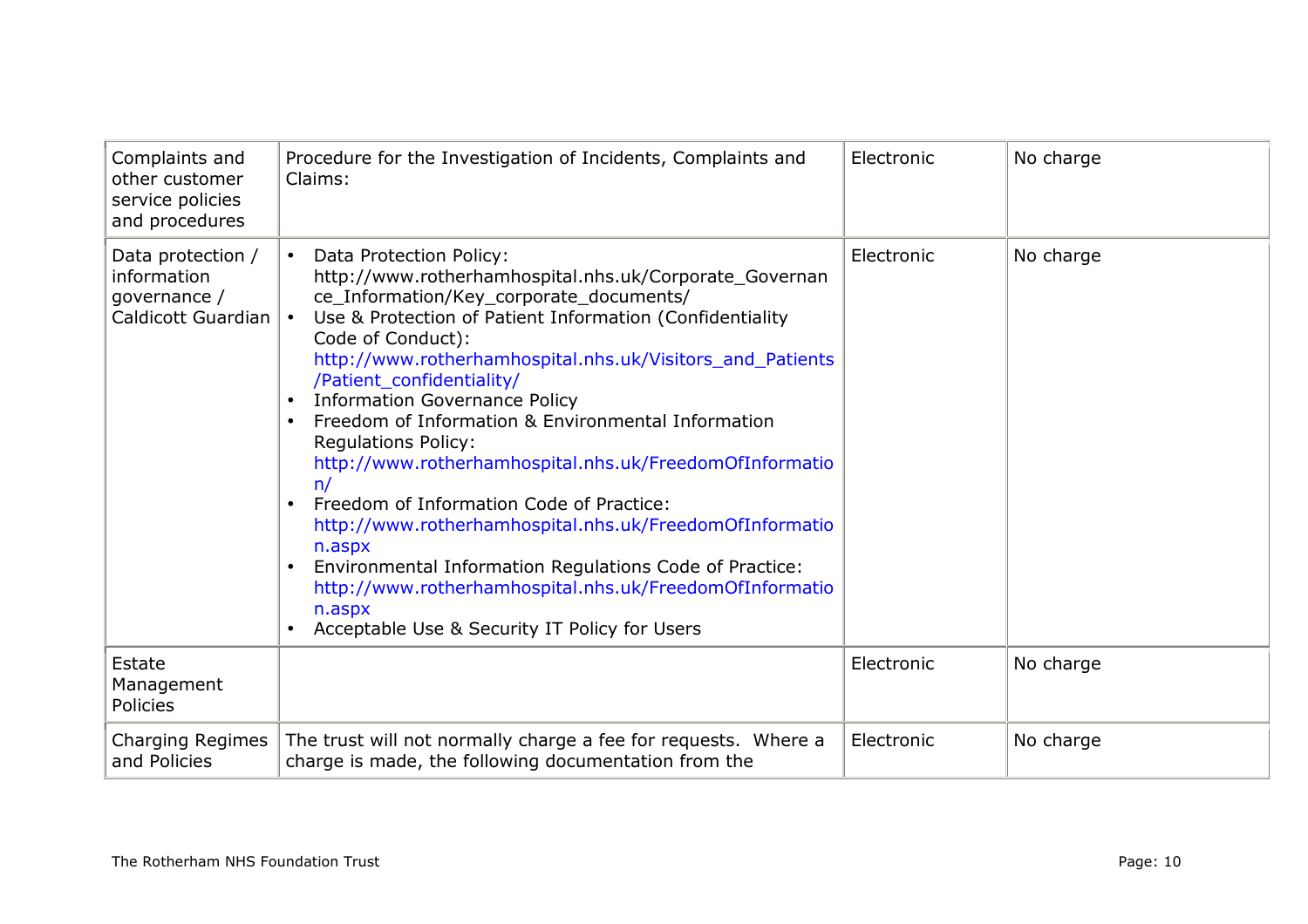|                                                       | Information Commissioner's Office FOI Fee Charging document<br>(http://www.ico.gov.uk/upload/documents/library/freedom_of_<br>information/practical_application/chargingafee.pdf) and Using<br>the Fees Regulations document<br>(http://www.ico.gov.uk/upload/documents/library/freedom_of_<br>information/practical_application/usingthefeesregulations.pdf)<br>will be used.<br>The Data Protection policy outlines charges for subject access<br>requests.<br>Other charges will be provided upon request via<br>PALS@rothgen.nhs.uk |            |           |
|-------------------------------------------------------|-----------------------------------------------------------------------------------------------------------------------------------------------------------------------------------------------------------------------------------------------------------------------------------------------------------------------------------------------------------------------------------------------------------------------------------------------------------------------------------------------------------------------------------------|------------|-----------|
| <b>LISTS AND REGISTERS</b>                            |                                                                                                                                                                                                                                                                                                                                                                                                                                                                                                                                         |            |           |
| Publicly Available                                    | See the current Constitution and Authorisation:                                                                                                                                                                                                                                                                                                                                                                                                                                                                                         | Electronic | No charge |
| Registers                                             | http://www.regulator-nhsft.gov.uk/home/about-nhs-<br>foundation-trusts/nhs-foundation-trust-directory/the-<br>rotherham-nhs-foundation-trust                                                                                                                                                                                                                                                                                                                                                                                            |            |           |
| List of main<br>contractors /<br>suppliers            | Not currently available                                                                                                                                                                                                                                                                                                                                                                                                                                                                                                                 |            |           |
| Assets registers<br>and Information<br>Asset Register | Not currently available                                                                                                                                                                                                                                                                                                                                                                                                                                                                                                                 |            |           |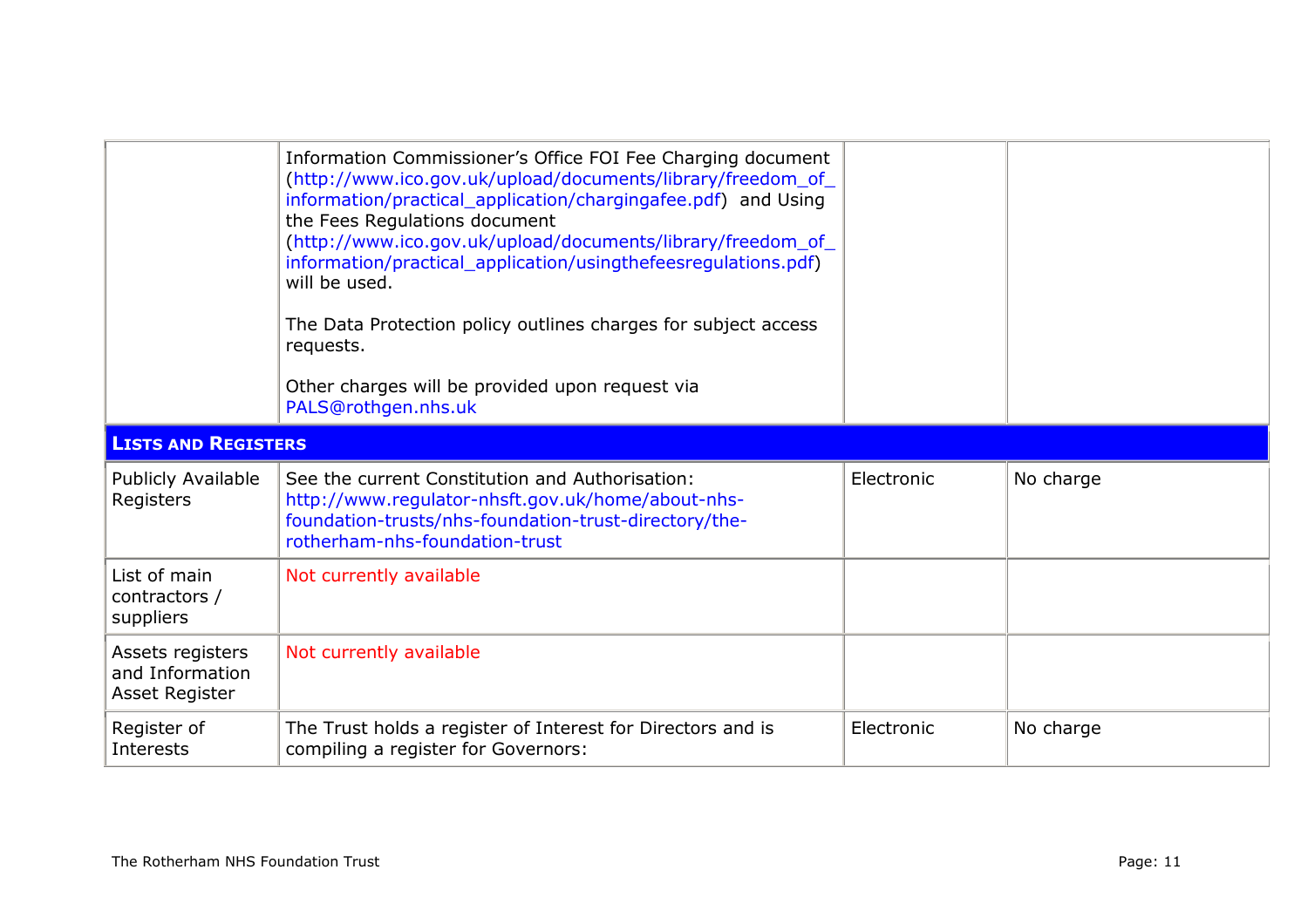|                                                                                              | http://www.rotherhamhospital.nhs.uk/Corporate_Governance_<br>Information/Our_Board_of_Directors/ |            |           |
|----------------------------------------------------------------------------------------------|--------------------------------------------------------------------------------------------------|------------|-----------|
| Register of Gifts<br>and Hospitality<br>provided to Board<br>Members and<br>Senior Personnel | The Trust maintains a register of gifts and hospitality declared<br>by its staff.                | Electronic | No charge |
| Disclosure Log                                                                               | A Disclosure Log is not produced                                                                 |            |           |